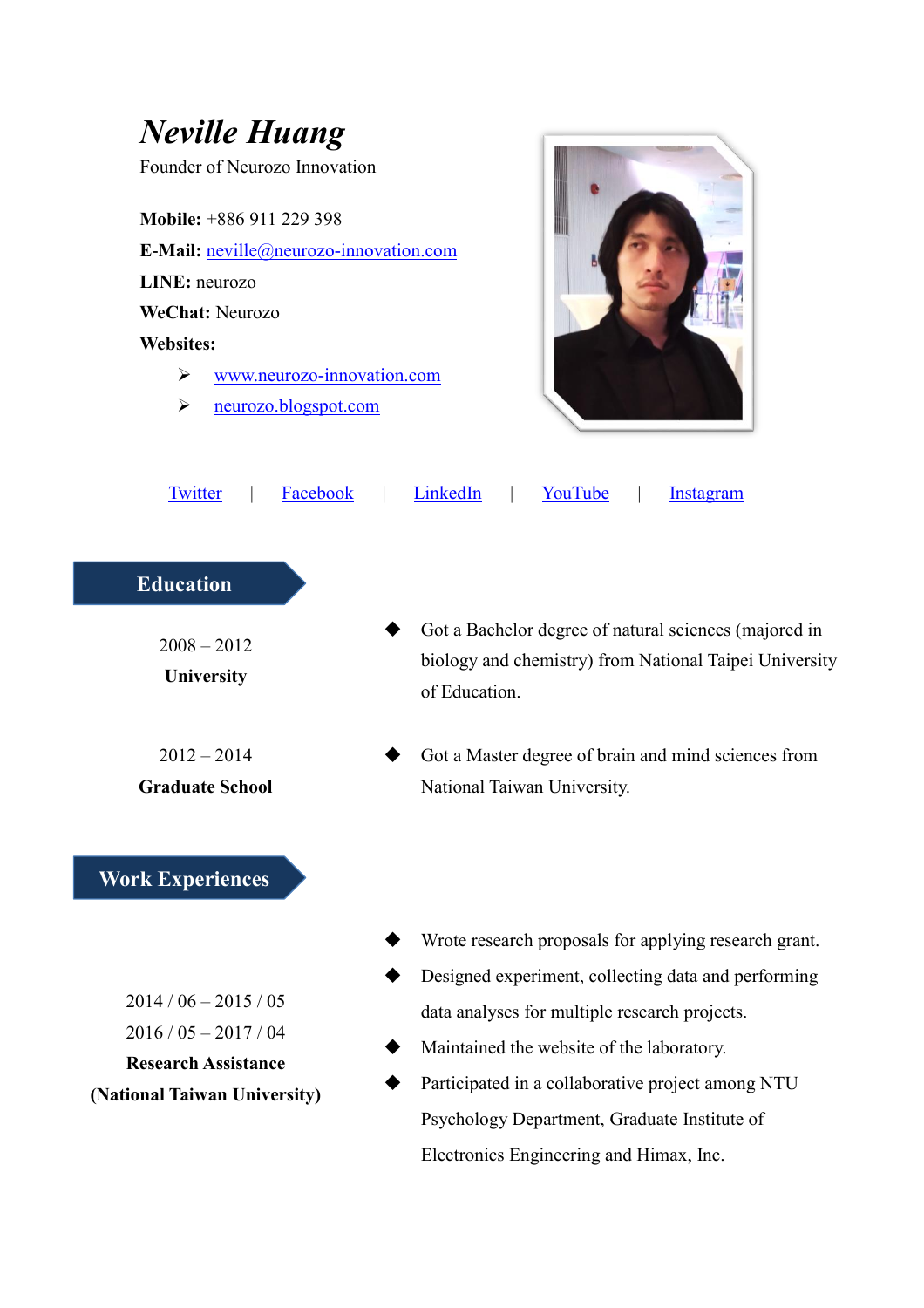- Served as a communication bridge between the officials of Ministry of Education and draftees.
- Planned and held events.
- Helped in official document processing and English translation.
- Designed products made mainly of marble and granite.
- Helped to establish two brands: EVERLEE and Doll Li.
- Making marketing strategies.
- Established and maintained the official website of the company.
- Shot the commercial  $&$  company profile videos.
- Designed the advertisement of the company.
- Participated 2018 Hualien International Stone Workshop.
- Participated The 18<sup>th</sup> and 19<sup>th</sup> Xiamen Stone Fair.
	- Participated 2017 Marmomac Trade Fair for Stone Design and Technology held in Verona, Italy.
- Participated The 11<sup>th</sup> Cross-strait (Xiamen) Cultural Industries Fair.
- Planned and held events mainly for interior and product designers.

2018 / 08 – Today

**Founder (Neurozo Innovation)**

- Established the online platform.
- Running social media and online store.
- Established the services / product lines.

 $2015 / 05 - 2016 / 05$ **Substitution Service (Ministry of Education)**

2017 / 05 – 2019 / 02

**Director of the Marketing and Design Department (EVERLEE Co. Ltd.)**